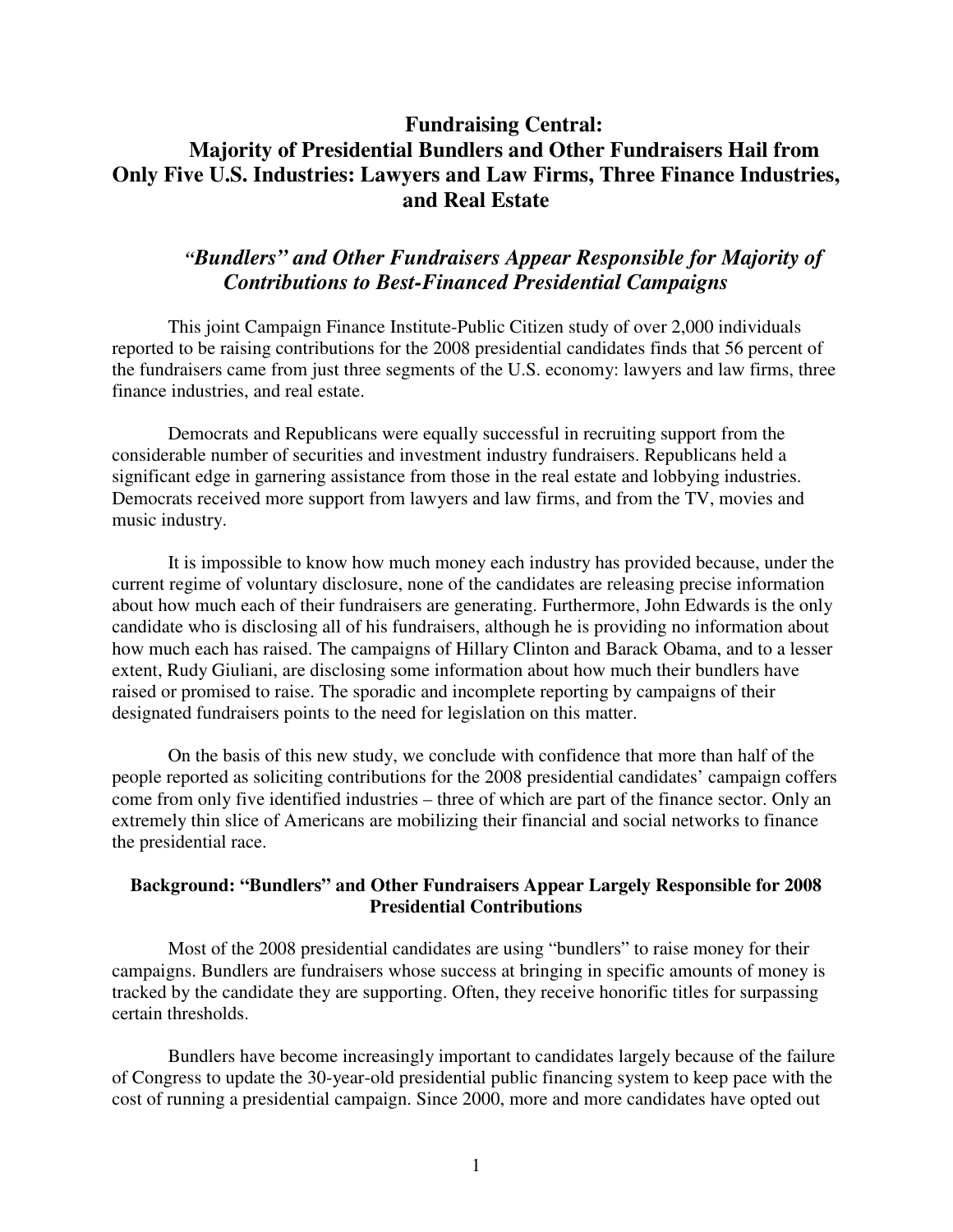of the system and proceeded to raise and spend money beyond the public system's spending limits. Thus far, the amount of private money that has flowed into the current campaign is more than double that in each of the previous two presidential cycles. A bill to fix the system, the Presidential Funding Act of 2007, S. 346, was recently introduced in the U.S. Senate and House of Representatives. It would update the presidential public funding system by increasing the amounts that participating candidates could spend in the primary and general elections, and increasing the public match on private campaign contributions of \$200 or less.

Some 2008 presidential fundraisers have not been publicly labeled as "bundlers" by the candidates. But because these individuals serve on fundraising committees or sponsor fundraising events, we have included them in the figures below. Some of these people may be bundlers or may have less specific financial goals and receive less formal recognition than bundlers.

#### **Bundlers and Other Large Fundraisers Appear to Collect Bulk of Campaign Contributions**

The best information available on the overall amounts raised by bundlers is being provided by Clinton and Obama. This information strongly suggests that a relatively small universe of bundlers and other large fundraisers is responsible for arranging the majority of contributions to at least these two campaigns, which are the best financed so far. Obama has publicly disclosed 328 of his bundlers. Of these:

- 179 have raised \$50,000-\$100,000;
- 71 have raised \$100,000-\$200,000; and
- 78 have raised over \$200,000.

If each of Obama's bundlers raised the minimum for his or her range, the total would come to \$32 million of Obama's total of \$79 million. More plausibly, if bundlers in the first two categories raised the average of their ranges (\$75,000 and \$150,000) and those in the third category averaged \$300,000, or one-third higher than the minimum, the amount raised would total \$47.5 million of the \$79 million (or 60.1 percent). And the \$47.5 million would not include the funds bundled by those who are not reported on by the campaign because they have thus far raised less than \$50,000.

Clinton lists 311 "Hillraisers" who have collected at least \$100,000 each, totaling at least \$31 million of her \$78 million (or 39.7 percent). Some Clinton bundlers have pledged to raise as much as \$1 million each. If the Hillraisers averaged only \$150,000, they would account for \$46 million, or 59 percent, of the money Clinton has raised. Again this does not take account of bundlers under \$100,000.

While Edwards and Republicans Mitt Romney, Giuliani, John McCain and Fred Thompson are providing no specific information on how much their bundlers or other fundraisers have actually raised (Giuliani has disclosed those who have either pledged or raised at least \$50,000), each of them has provided a substantial list of bundlers or fundraisers. Each has also indicated that some fundraisers were expected to produce tens of thousands, or hundreds of thousands, of dollars. There is no reason to suspect that these campaigns are any less reliant on their fundraisers than Clinton and Obama.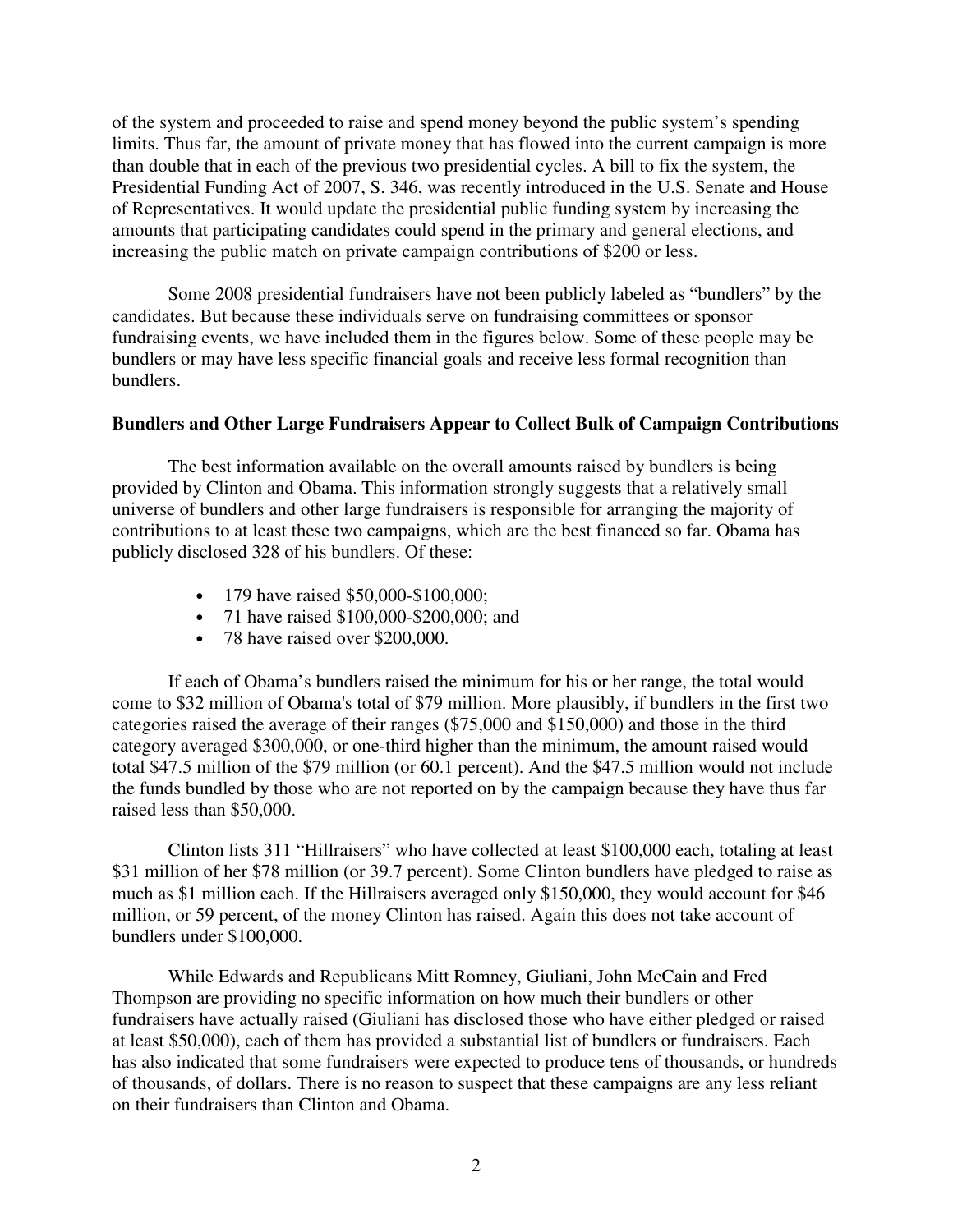#### **A Few Industries Dominate Presidential Fundraising**

To create as comprehensive as possible a picture of presidential fundraising through the third quarter of 2007, CFI and Public Citizen collaborated to expand Public Citizen's "White House for Sale" database and Web site. Beginning with the limited campaign reporting and credible press disclosures of the identities of presidential bundlers/fundraisers, the augmented database provides additional information about their states of residence, occupations, employers and – with the valuable assistance of the Center for Responsive Politics (CRP) – fundraisers' industries. (CRP lists 102 "industries" that are overwhelmingly sections of the economy but also include unions, issues and ideological groups, clergy etc.) The full bundler/fundraiser database can be found at www.whitehouseforsale.org.

We were able to locate relevant employers and industries for 2,017 out of 2,494 reported bundlers/fundraisers, or more than 80 percent of the total. This was a significant accomplishment given the number of bundlers/fundraisers for whom employer information could not be obtained or whose employers' industries could not be identified. (See methodological note below)

Leaving aside 58 "homemaker" fundraisers whose employed spouses are overwhelmingly also fundraisers, and whom we treat separately below, we examined 1,959 persons who were coded by industry. Of these, 1,134 (56 percent) work in just five U.S. industries:

- Lawyers/law firms: 608
- Three finance industries (securities and investment, miscellaneous finance, and commercial banks): 336
- Real estate: 190

Lawyers listed as fundraisers include corporate lawyers, consumers lawyers and lawyers who perform other services. There is good reason to believe that the financial impact of lawyers and law firms is significantly less than the relative numbers of fundraisers suggest. This is because 327 of the 608 individuals in this category were identified as bundling for Edwards. They are the great majority of his bundlers. But, unlike Democrat candidates Clinton and Obama, and Republican candidate Giuliani, Edwards imposes no minimum dollar requirement for his fundraisers to be identified as bundlers. The Edwards campaign has also raised less than half the contributions of either Clinton or Obama, but he lists nearly twice as many bundlers as either of them. Still, even if Edwards' candidacy did not exist, lawyers and law firms would rank near the top of industry fundraisers.

The next leading industry sources of bundlers and other fundraisers were:

- Business services: 132
- TV, movies and music: 75
- Lobbyists: 61
- Civil servants and public officials: 59
- Computers/internet: 46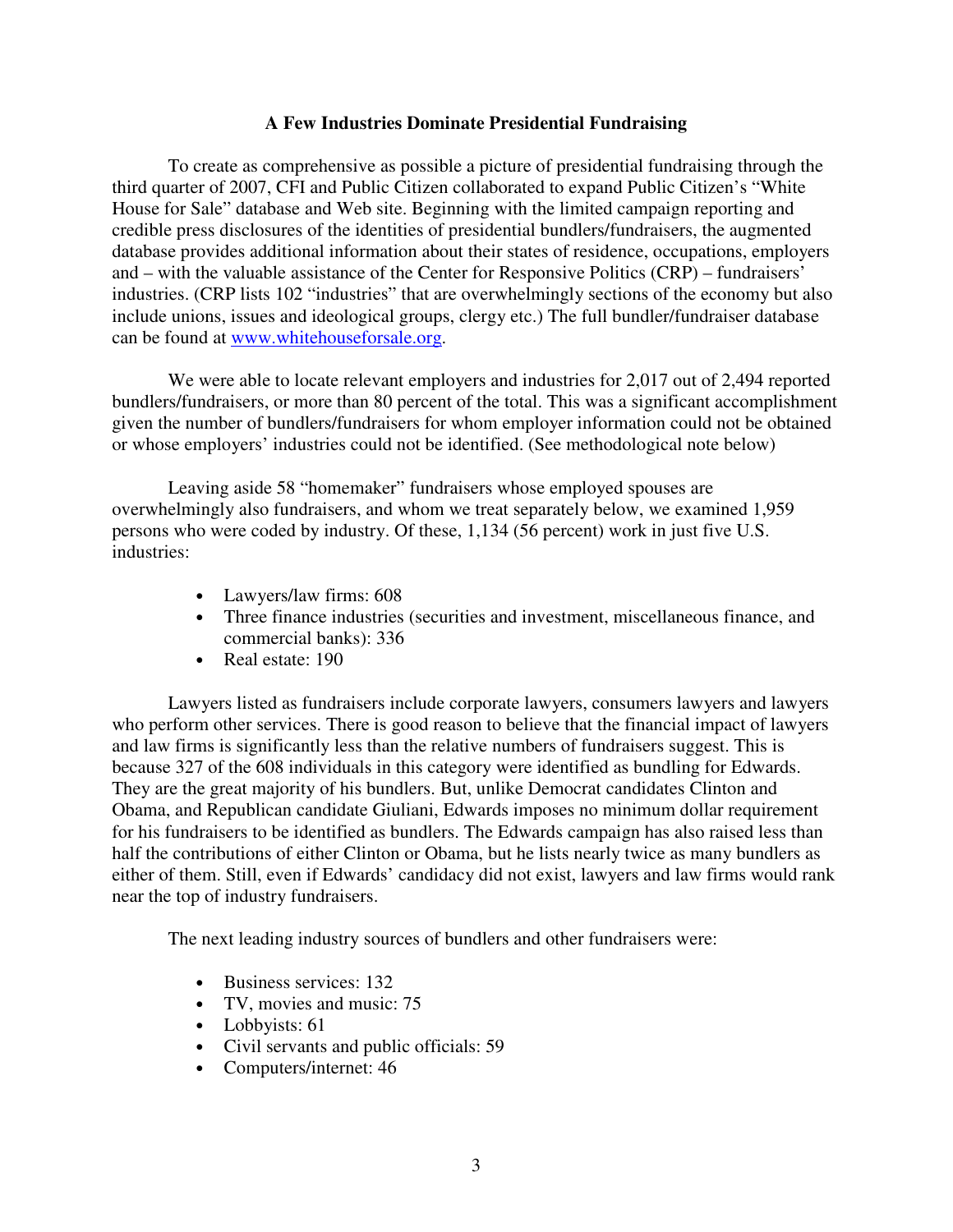In contrast, the great majority of the 70 fundraiser industries revealed in our study – such as food and beverage, telecom services , automotive, defense and education – furnished fewer than 15 fundraisers each.

For a complete list of industries for bundlers/fundraisers with identified employers or occupations see Table 1.

Separately, we examined 78 bundlers designated as "homemakers" in the FEC's campaign finance records. We found that 58 of them had a spouse with an identifiable industry, and in 54 cases the spouse was already a bundler. Of these 58 industry-connected homemakers, exactly half came from the three finance industries, lawyers and law firms, or real estate.

## **Republican and Democratic-Leaning Industries**

Among the leading industries furnishing bundlers/fundraisers, certain significant categories provided almost equal support for candidates from the two parties:

- Securities and investment (part of finance) (D-123, R-116); and
- Business services (D-67, R-65).

Republicans received significantly more support than Democrats in other areas:

- Miscellaneous finance (R-39, D-22)
- Commercial banks (R-23, D-13)
- Insurance  $(R-16, D-10)$
- Real estate  $(R-120, D-70)$ ; and
- Lobbyists  $(R-51, D-10)$ .

Democrats held strong advantages in:

- Lawyers and law firms (D-80, R-128); and
- TV, movies and music (D-63, R-12).

To see a list of industries with at least 10 bundlers/fundraisers, along with their party breakdown, see Table 2.

#### **Individual Candidate Support**

Further insights come from looking at specific candidates' top sources of fundraisers. Among the best-financed campaigns:

> • Democrats Obama and Clinton drew their top-ranked bundlers almost equally from lawyers and law firms and securities and investment with real estate sources trailing somewhat further behind. In contrast, Edwards' "fundraising solicitors" were overwhelmingly from law, with his next most important categories, TV/Movies/Music, business services and real estate lagging far behind.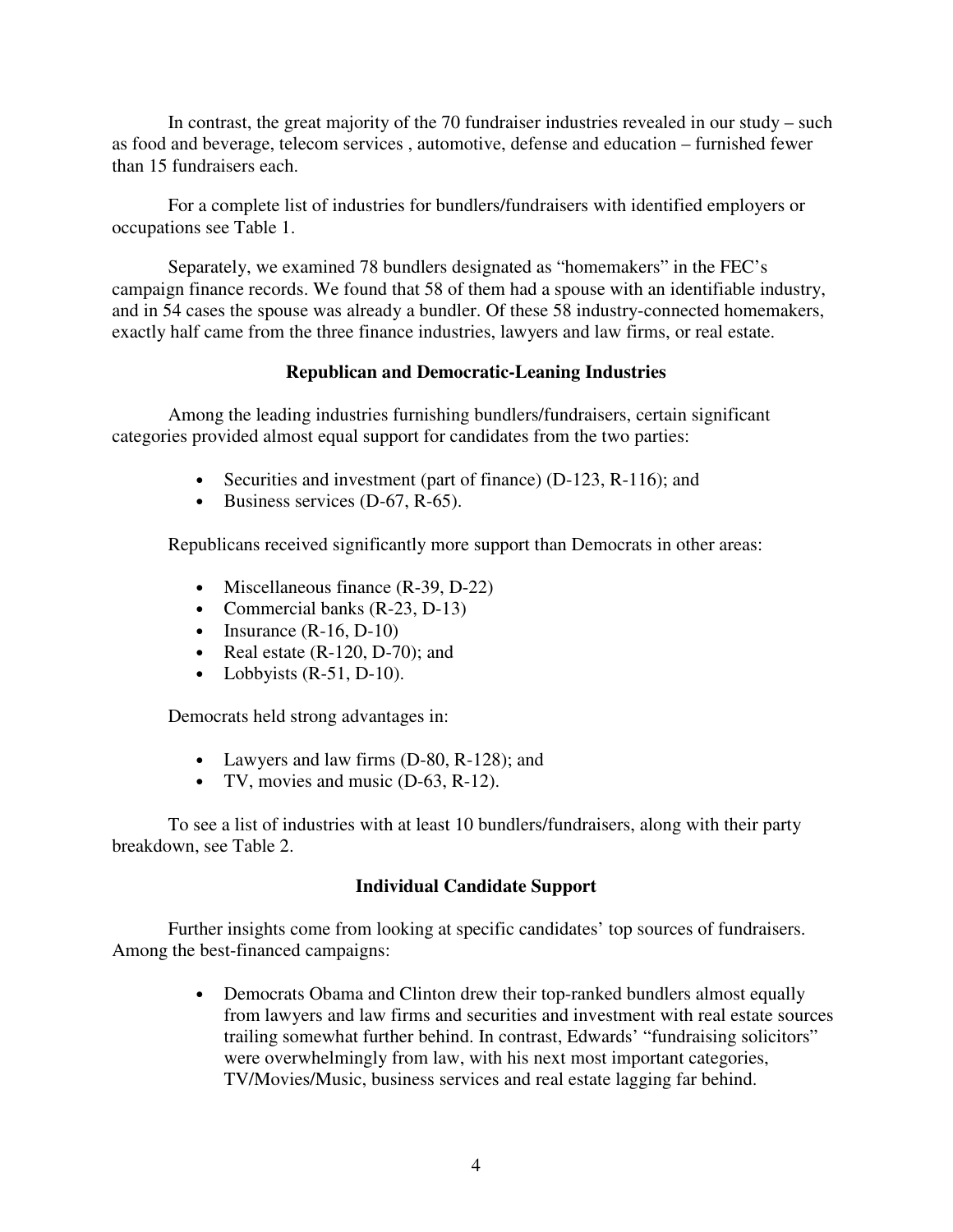• Republican Romney depended first on finance-related industries (securities and investment and miscellaneous finance), followed by real estate and lawyers and law firms. His strength was in the business sector. McCain and Giuliani shared an emphasis on lawyers and law firms, securities and investment and real estate. The big contrast was with Thompson. His top categories were, in order: lawyers/law firms, lobbyists, and civil servants and public officials. This indicates he has gained less traction with business than his rivals.

There is little to say about the less well-financed candidates because their numbers of disclosed bundlers/fundraisers are either in the single or low double digits. Candidates such as Republican Mike Huckabee and Democrats Joe Biden, Chris Dodd and Bill Richardson have released no official information on their fundraisers. Huckabee has recently risen into the top tier of competitive primary candidates, proving that money is not everything in the presidential primaries – at least in the short run!

See Table 3 for the top five and total number of industry-related categories of bundlers/fundraisers for all Democratic and Republican presidential candidates with identified fundraisers.

Campaign Finance Institute Executive Director Michael J. Malbin commented, "One question raised by this study is whether people who can mobilize their business and social networks to amass even hundreds of thousands of dollars in contributions from others, and gain credit from the candidate for having done so, are putting themselves in the same position as if they gave the money themselves. We need to fully gauge this problem, and its consequences for our campaign finance laws, by mandating official public disclosure of who is raising the money and getting the credit in these circumstances."

Methodological Note: From a bundler/fundraiser database of 2,494 people, we were able to identity employer/occupation information on 2,137, of whom 49 were classified as retired, 23 as homemakers without spouse industry information, and 48 unsuccessful employer matches to CRP's industry database. Thus, we had a net total of 2,017 bundlers/fundraisers for whom we were able to identify the industry associated with their employment status. The remaining 357 bundlers that we were unable to classify by industry fell into two categories: 1) There was not sufficient (or any) information available about the bundler/fundraiser's employment or occupation, or 2) There was information on the bundler/fundraiser's employment but the employer was not on CRP's list of employer organizations classified by industry for the last three election cycles, and we were unable to find enough other information to code the employer.

Those categorized as lobbyists include only those who work for firms specifically tasked with lobbying. Other federally registered lobbyists, tabulated in a previous Public Citizen report, are categorized here by the industry for which they are lobbying. Hence, totals for lobbyists are lower by this methodology than the previous study found.

#### Acknowledgements

The primary authors of this report were Steve Weissman of Campaign Finance Institute and Taylor Lincoln of Public Citizen's Congress Watch. Essential contributions to this effort were made by Brendan Glavin and Margaret Sammon of CFI, and Alex Cohen and Kaifi Jamil of Congress Watch. Editorial supervision was provided by Michael Malbin of CFI and Laura MacCleery of Congress Watch. The Center for Responsive Politics (CRP) provided industry coding for employers identified in this study.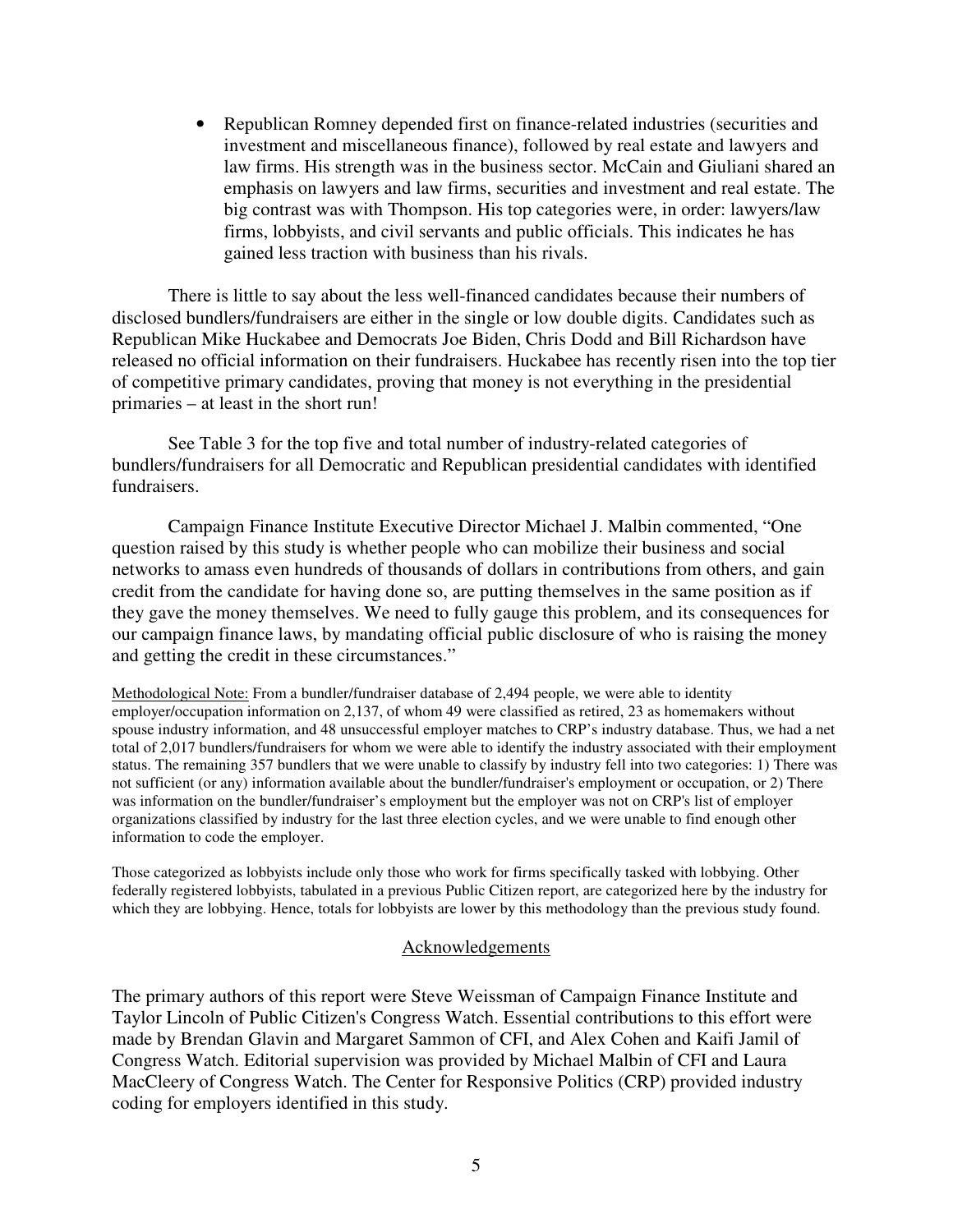| <b>Industry</b>                           | <b>Number of</b><br><b>Fundraisers</b> |
|-------------------------------------------|----------------------------------------|
| Lawyers/Law Firms                         | 608                                    |
| Securities & Investment                   | 239                                    |
| <b>Real Estate</b>                        | 190                                    |
| <b>Business Services</b>                  | 132                                    |
| TV/Movies/Music                           | 75                                     |
| Lobbyists                                 | 61                                     |
| Misc Finance                              | 61                                     |
| Civil Servants/Public Officials           | 59                                     |
| Computers/Internet                        | 46                                     |
| <b>Commercial Banks</b>                   | 36                                     |
| Insurance                                 | 26                                     |
| <b>Retail Sales</b>                       | 24                                     |
| Misc Manufacturing & Distributing         | 23                                     |
| Oil & Gas                                 | 22                                     |
| <b>Health Professionals</b>               | 21                                     |
| <b>General Contractors</b>                | 21                                     |
| <b>Non-Profit Institutions</b>            | 19                                     |
| Automotive                                | 19                                     |
| <b>Recreation/Live Entertainment</b>      | 18                                     |
| Printing & Publishing                     | 17                                     |
| Education                                 | 14                                     |
| <b>Home Builders</b>                      | 14                                     |
| <b>Telecom Services &amp; Equipment</b>   | 13                                     |
| <b>Pharmaceuticals/Health Products</b>    | 12                                     |
| Food & Beverage                           | 11                                     |
| Lodging/Tourism                           | 11                                     |
| Beer, Wine & Liquor                       | 11                                     |
| <b>Health Services/HMOs</b>               | 10                                     |
| Accountants                               | 9                                      |
| <b>Electric Utilities</b>                 | 9                                      |
| Food Processing & Sales                   | 9                                      |
| <b>Building Materials &amp; Equipment</b> | 8                                      |
| <b>Hospitals/Nursing Homes</b>            | 8                                      |
| Chemical & Related Manufacturing          | 8                                      |
| Air Transport                             | 8                                      |
| <b>Construction Services</b>              | 7                                      |

**Table 1: Breakdown of Presidential Fundraisers by Industry**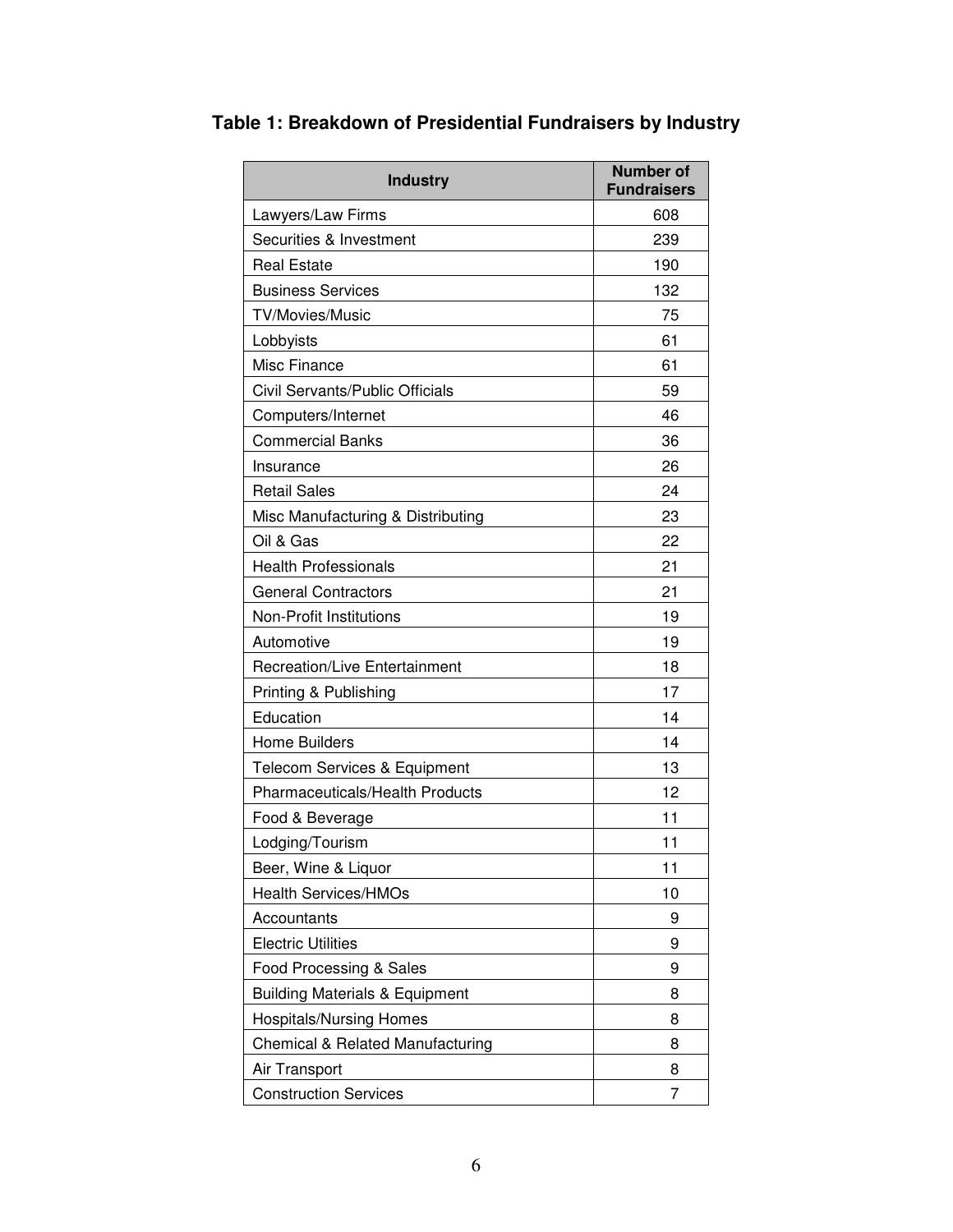| <b>Industry</b>                       | <b>Number of</b><br><b>Fundraisers</b> |
|---------------------------------------|----------------------------------------|
| Misc Business                         | 5                                      |
| <b>Agricultural Services/Products</b> | 5                                      |
| Misc Health                           | 4                                      |
| Misc Defense                          | 4                                      |
| Crop Production & Basic Processing    | 3                                      |
| <b>Telephone Utilities</b>            | 3                                      |
| <b>Textiles</b>                       | 3                                      |
| <b>Steel Production</b>               | 3                                      |
| Human Rights                          | 3                                      |
| Trucking                              | 3                                      |
| Misc Energy                           | 3                                      |
| Livestock                             | 3                                      |
| <b>Misc Transport</b>                 | 3                                      |
| Casinos/Gambling                      | 2                                      |
| Abortion Policy/Pro-Choice            | 2                                      |
| <b>Misc Services</b>                  | 2                                      |
| <b>Forestry &amp; Forest Products</b> | 2                                      |
| <b>Defense Electronics</b>            | 2                                      |
| <b>Finance/Credit Companies</b>       | 2                                      |
| Democratic/Liberal                    | 2                                      |
| Railroads                             | $\mathbf{2}$                           |
| <b>Special Trade Contractors</b>      | 2                                      |
| <b>Waste Management</b>               | 2                                      |
| Environment                           | 1                                      |
| Building materials and equipment      | 1                                      |
| <b>Business Associations</b>          | 1                                      |
| Tobacco                               | 1                                      |
| Defense Aerospace                     | 1                                      |
| <b>Employment agencies</b>            | 1                                      |
| Foreign & Defense Policy              | 1                                      |
| Generic Occupation/Category Unknown   | 1                                      |
| Sea Transport                         | 1                                      |
| Republican/Conservative               | 1                                      |
| Lodging /Tourism                      | 1                                      |
| <b>Electronics Mfg &amp; Services</b> | 1                                      |
| Republican/Conservative               | 1                                      |
| Sea Transport                         | 1                                      |
| Building materials and equipment      | 1                                      |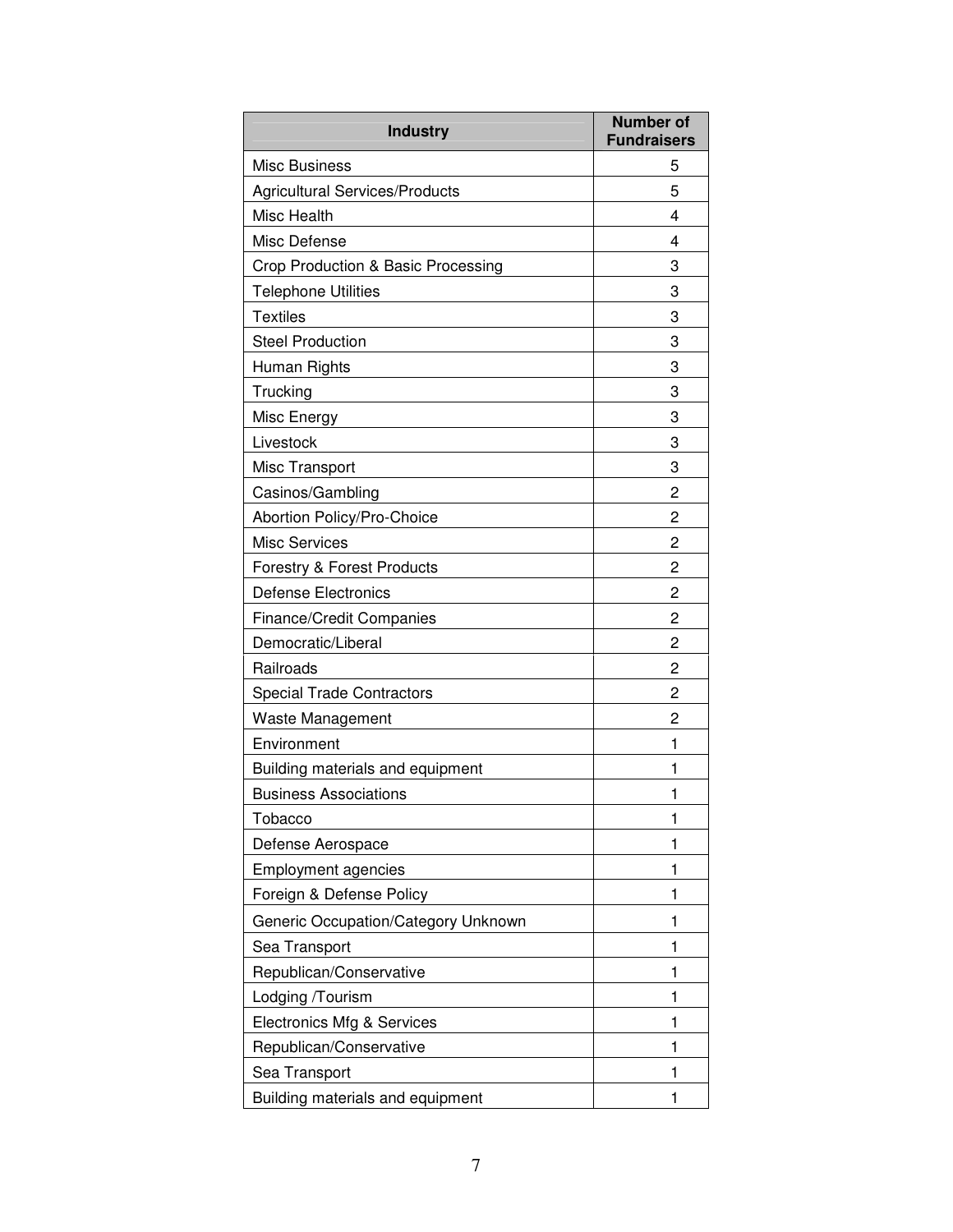# **Table 2: Party Breakdown of Industries Providing at Least 10 Fundraisers**

| <b>Industry</b>                      | <b>Total</b> | <b>Democrat</b>         | Republican              |
|--------------------------------------|--------------|-------------------------|-------------------------|
| Lawyers/Law Firms                    | 608          | 480                     | 128                     |
| Securities & Investment              | 239          | 123                     | 116                     |
| <b>Real Estate</b>                   | 190          | 70                      | 120                     |
| <b>Business Services</b>             | 132          | 67                      | 65                      |
| TV/Movies/Music                      | 75           | 63                      | 12                      |
| Lobbyists                            | 61           | 10                      | 51                      |
| Misc Finance                         | 61           | 22                      | 39                      |
| Civil Servants/Public Officials      | 59           | 26                      | 33                      |
| Computers/Internet                   | 46           | 22                      | 24                      |
| <b>Commercial Banks</b>              | 36           | 13                      | 23                      |
| Insurance                            | 26           | 10                      | 16                      |
| <b>Retail Sales</b>                  | 24           | 11                      | 13                      |
| Misc Manufacturing & Distributing    | 23           | 12                      | 11                      |
| Oil & Gas                            | 22           | 6                       | 16                      |
| <b>Health Professionals</b>          | 21           | 8                       | 13                      |
| <b>General Contractors</b>           | 21           | 3                       | 18                      |
| <b>Non-Profit Institutions</b>       | 19           | 9                       | 10                      |
| Automotive                           | 19           | $\overline{2}$          | 17                      |
| <b>Recreation/Live Entertainment</b> | 18           | 7                       | 11                      |
| Printing & Publishing                | 17           | 14                      | 3                       |
| Education                            | 14           | 10                      | $\overline{\mathbf{4}}$ |
| Home Builders                        | 14           | $\overline{2}$          | 12                      |
| Telecom Services & Equipment         | 13           | 8                       | 5                       |
| Pharmaceuticals/Health Products      | 12           | 5                       | $\overline{7}$          |
| Food & Beverage                      | 11           | $\overline{\mathbf{4}}$ | $\overline{7}$          |
| Lodging/Tourism                      | 11           | $\overline{\mathbf{4}}$ | $\overline{7}$          |
| Beer, Wine & Liquor                  | 11           | 1                       | 10                      |
| <b>Health Services/HMOs</b>          | 10           | 3                       | $\overline{7}$          |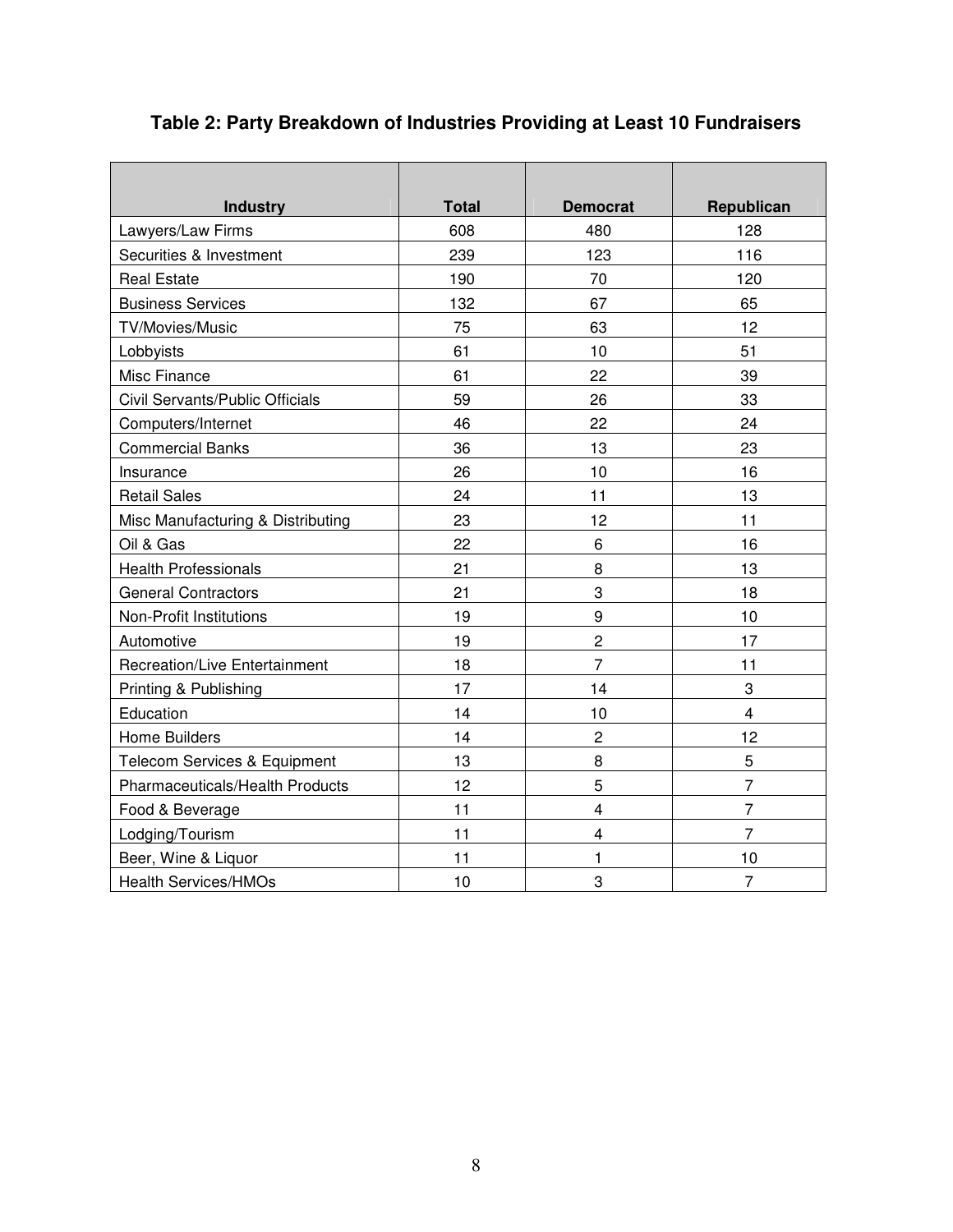# **Table 3: Breakdown of Industry Support By Candidate**

## **Democrats**

| Joe Biden                       |               |  |
|---------------------------------|---------------|--|
| <b>Industry</b>                 | # Fundraisers |  |
| Lawyers/Law Firms               |               |  |
| <b>Real Estate</b>              | っ             |  |
| <b>Business Services</b>        | 2             |  |
| Lobbyists                       |               |  |
| Misc Finance                    |               |  |
| <b>Total for All Industries</b> | 14            |  |

## **Hillary Clinton**

| <b>Industry</b>                 | # Fundraisers |
|---------------------------------|---------------|
| Lawyers/Law Firms               | 57            |
| Securities & Investment         | 40            |
| <b>Real Estate</b>              | 28            |
| <b>Business Services</b>        | 25            |
| TV/Movies/Music                 | 19            |
| <b>Total for All Industries</b> | 282           |

## **Chris Dodd**

| <b>Industry</b>                   | # Fundraisers |
|-----------------------------------|---------------|
| TV/Movies/Music                   |               |
| Securities & Investment           |               |
| Lobbyists                         |               |
| Misc Manufacturing & Distributing |               |
| Lawyers/Law Firms                 |               |
| <b>Total for All Industries</b>   | 12            |

## **John Edwards**

| <b>Industry</b>                 | # Fundraisers |
|---------------------------------|---------------|
| Lawyers/Law Firms               | 339           |
| TV/Movies/Music                 | 23            |
| <b>Business Services</b>        | 23            |
| <b>Real Estate</b>              | 18            |
| Homemakers/Non-income earners   | 17            |
| <b>Total for All Industries</b> | 543           |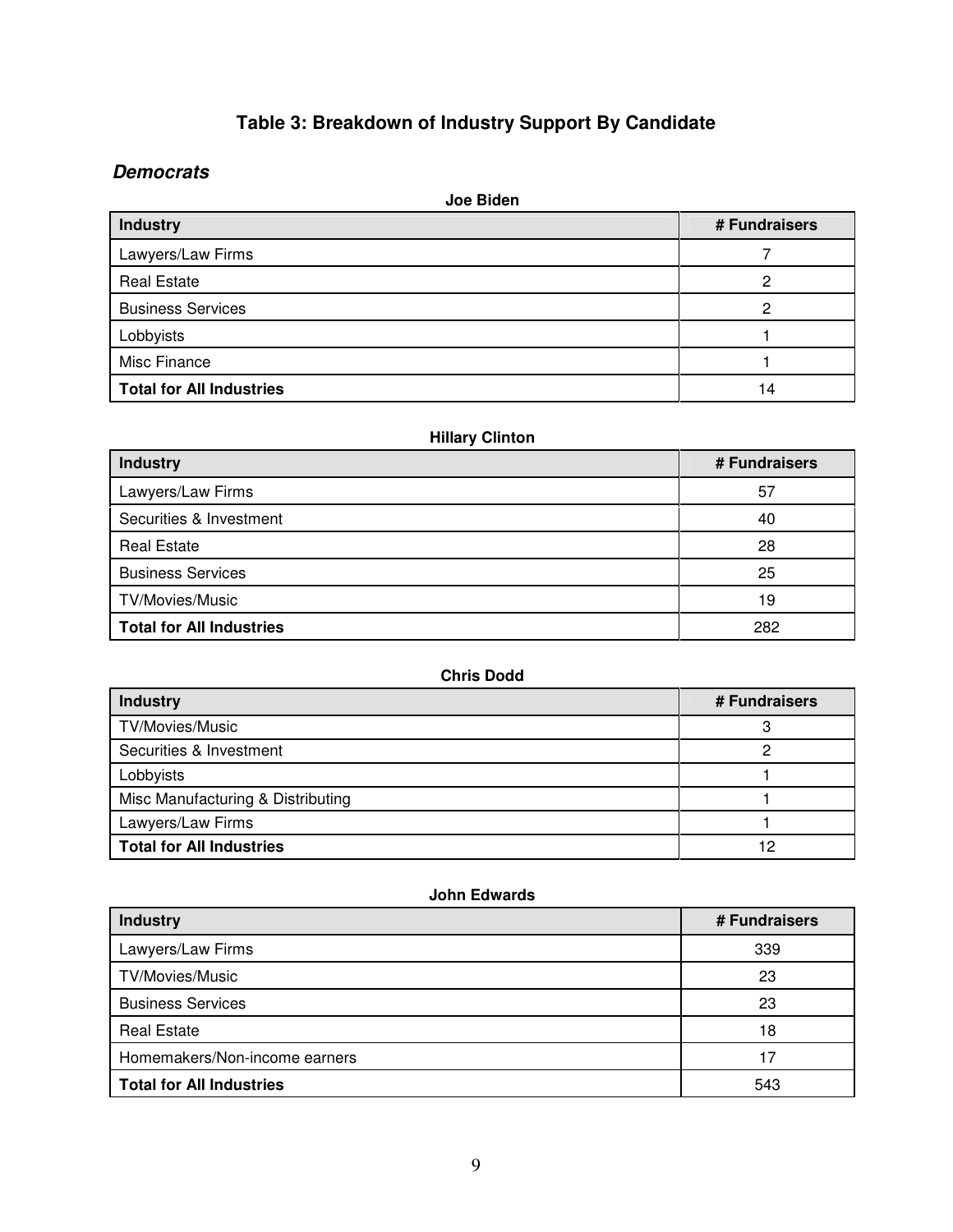## **Barack Obama**

| <b>Industry</b>                 | # Fundraisers |
|---------------------------------|---------------|
| Lawyers/Law Firms               | 80            |
| Securities & Investment         | 63            |
| <b>Real Estate</b>              | 19            |
| TV/Movies/Music                 | 18            |
| <b>Business services</b>        | 16            |
| <b>Total for All Industries</b> | 302           |

### **Bill Richardson**

| PIII TUVIKIWYUI                 |               |  |
|---------------------------------|---------------|--|
| <b>Industry</b>                 | # Fundraisers |  |
| <b>Real Estate</b>              |               |  |
| Securities & Investment         | o             |  |
| Lawyers/Law Firms               |               |  |
| TV/Movies/Music                 |               |  |
| Civil Servants/Public Officials |               |  |
| <b>Total for All Industries</b> | 13            |  |

# **Republicans**

| <b>Rudy Giuliani</b>            |               |  |
|---------------------------------|---------------|--|
| <b>Industry</b>                 | # Fundraisers |  |
| Lawyers/Law Firms               | 30            |  |
| Securities & Investment         | 26            |  |
| <b>Business Services</b>        | 24            |  |
| Real estate                     | 19            |  |
| Lobbyists                       | 11            |  |
| <b>Total for All Industries</b> | 196           |  |

## **Mike Huckabee**

| <b>Industry</b>                 | # Fundraisers |
|---------------------------------|---------------|
| <b>Commercial Banks</b>         | っ             |
| <b>Business Services</b>        |               |
| Livestock                       |               |
| <b>Retail Sales</b>             |               |
| <b>Total for All Industries</b> | 5             |